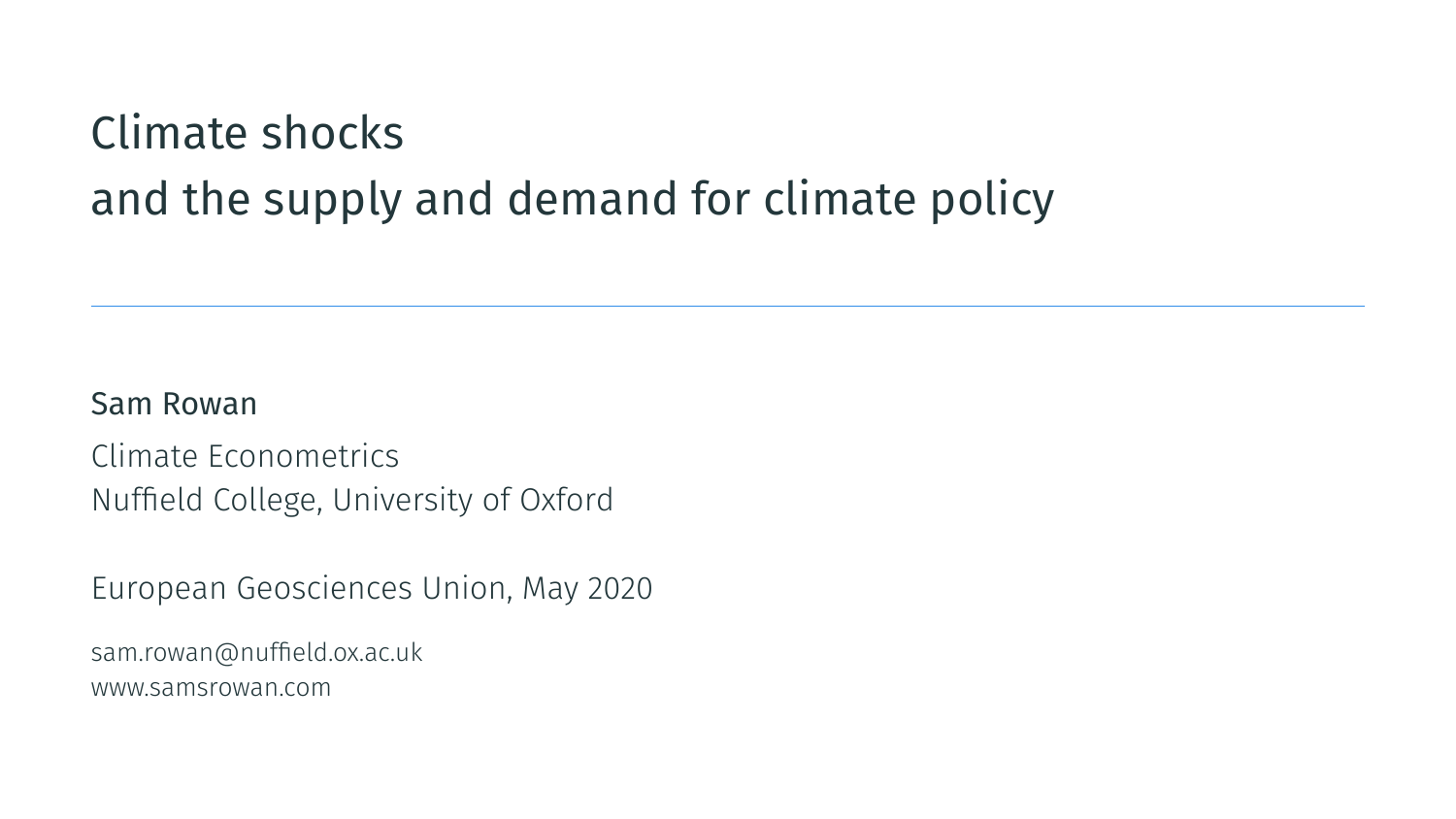Climate change affects local temperatures (mean, maximum, variability, &c.) Temperature shocks:

- Depress economic output
- Increase **public awareness** of climate change
- *→* Identifying impacts of climate change on social systems

*What effect do temperature shocks have on* governments' climate policies?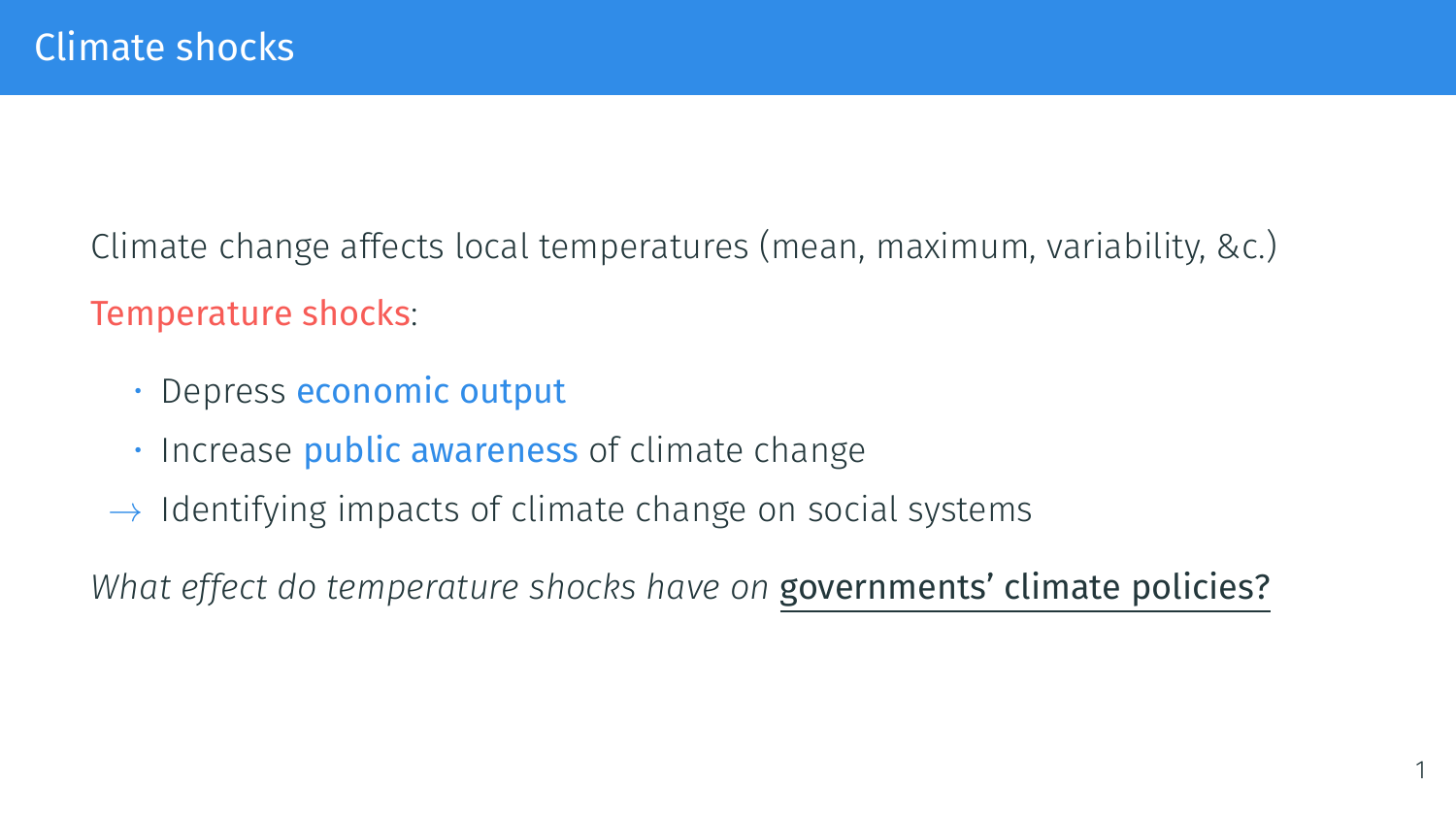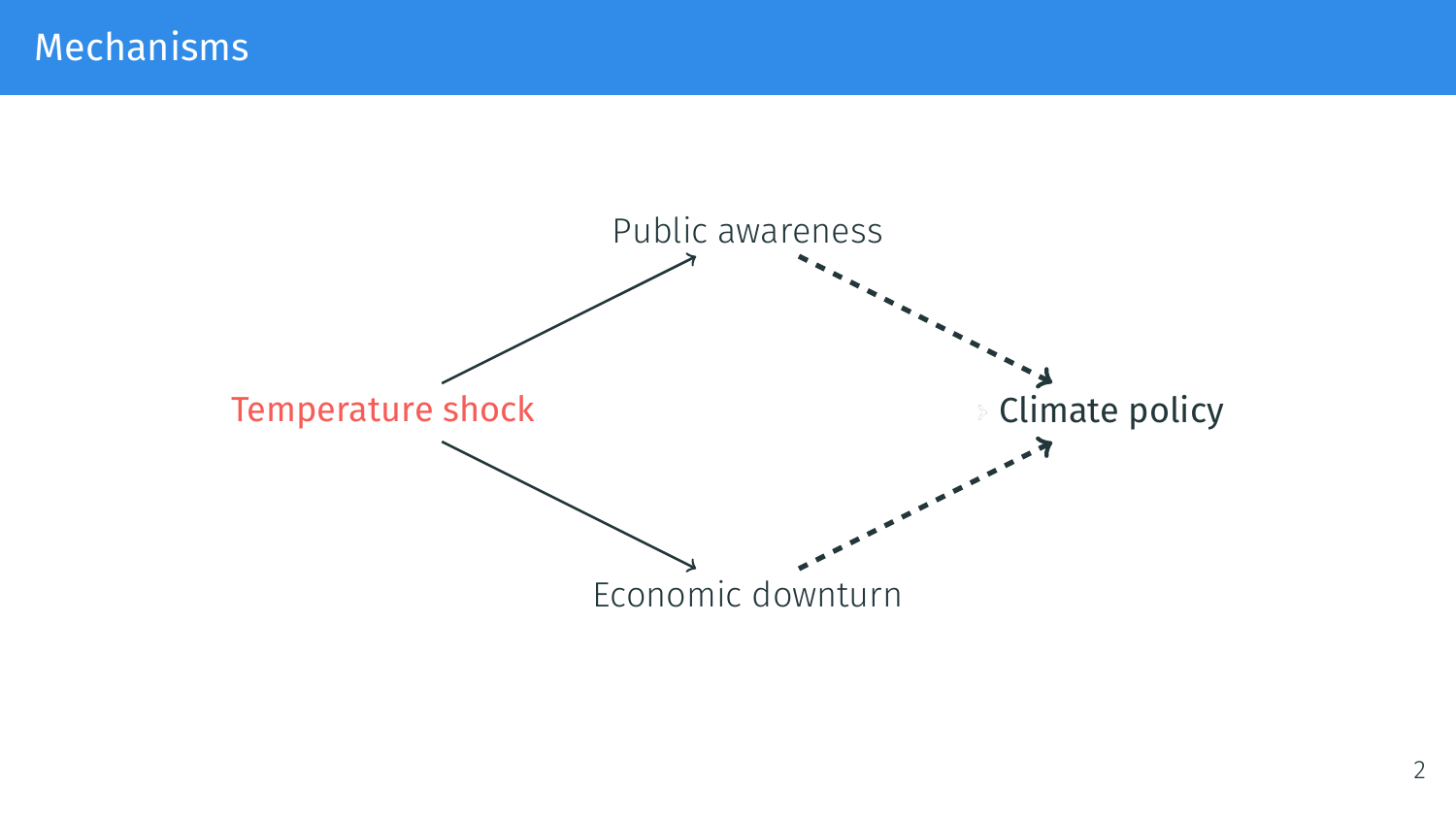#### Treatment: annual country-level temperature shocks

• Population-weighted temperature data

### Outcome: government climate policy

- *Domestic*: Carbon pricing, emissions-weight carbon price, feed-in tariffs, renewable portfolio standards
- *International*: climate finance flows (donor, recipient), COP delegation, institutional memberships

#### Estimation: OLS with country-year fixed effects

• Causal effect identified as deviations from national and annual means

$$
Policy_{i,t} = \beta_1 \text{Temp}_{i,t-1} + \gamma_i + \delta_t + \epsilon_{i,t}
$$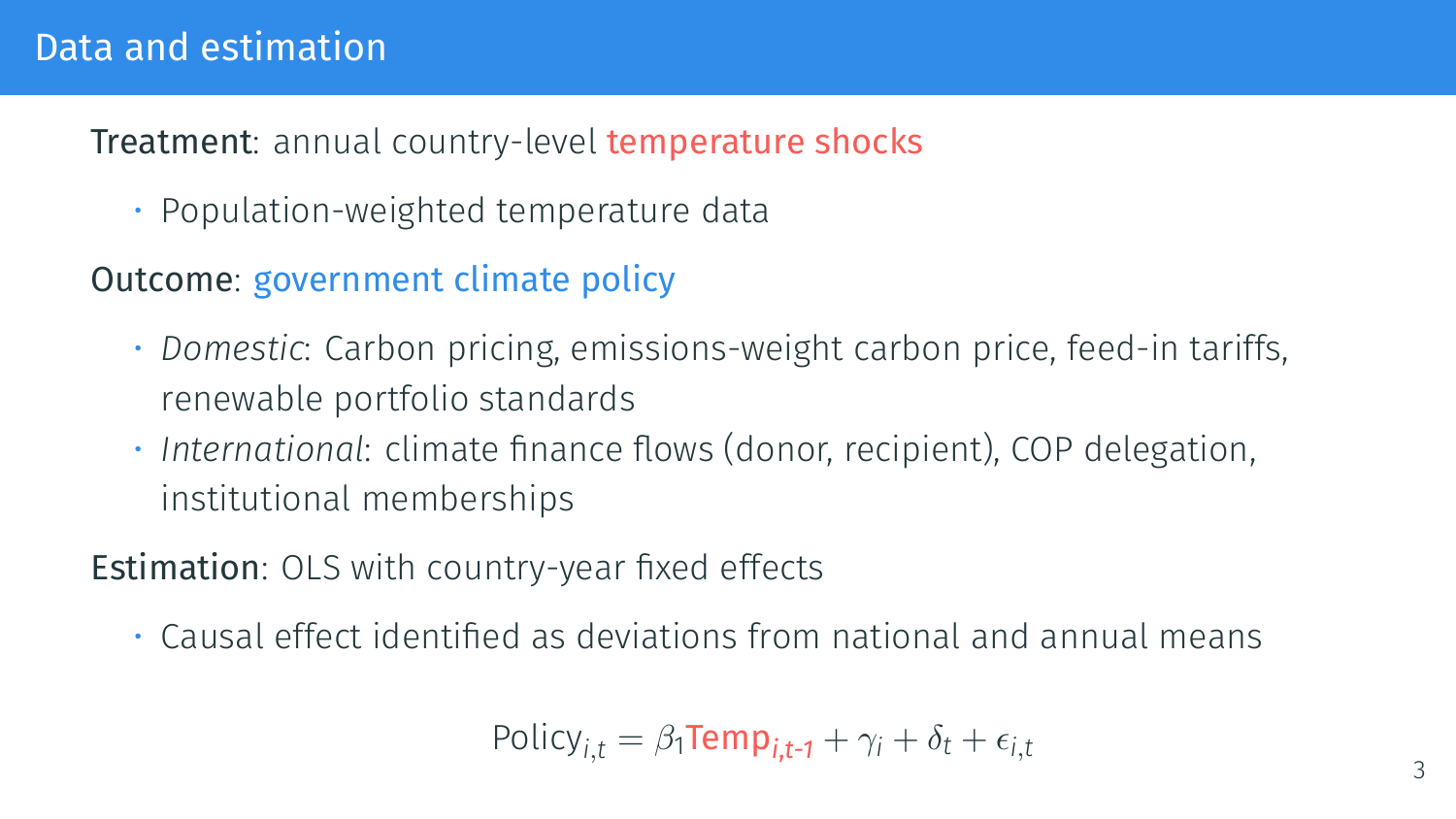## Findings

| Outcome variable                             | $\beta$ Temp <sub>t-1</sub> | p-value |
|----------------------------------------------|-----------------------------|---------|
| Emissions-weighted carbon price              | $-0.381$                    | 0.435   |
| Probability of having carbon pricing         | $-0.029$                    | 0.202   |
| Probability of having feed in tariff         | $-0.009$                    | 0.555   |
| Probability of having renewable energy quota | 0.029                       | 0.233   |
| Membership in climate institutions           | $-0.383$                    | 0.004   |
| Number of delegates at COP                   | $-0.333$                    | 0.793   |
| Climate finance (principal) provided         | 0.135                       | 0.600   |
| Climate finance (multilateral) provided      | $-0.069$                    | 0.636   |
| Climate finance (principal) received         | $-0.320$                    | 0.017   |
| Climate finance (multilateral) received      | $-0.038$                    | 0.830   |

Uncorrected *p*-values reported, Bonferroni adjusted nominal  $\alpha = 0.005$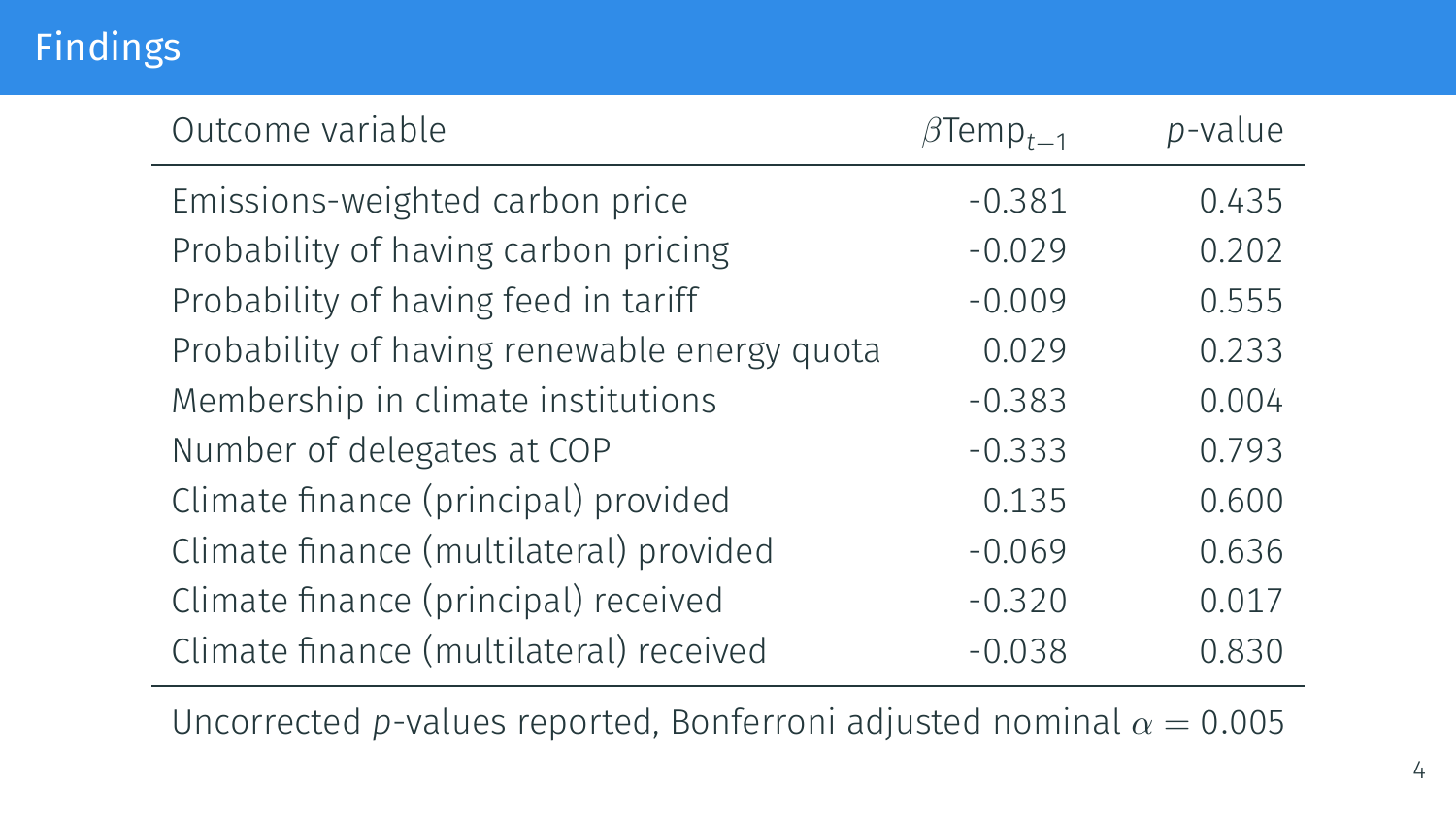Effect of temperature shocks masked by heterogeneous treatment effects

- Stratified regression models with binary indicators
- Awareness of climate change, vulnerability, democracies, rich

Effect of temperature shocks masked by **scale of analysis** 

• Subnational temperature and policy data in American states

*⇒* No systematic relationship between temperature shocks and climate policy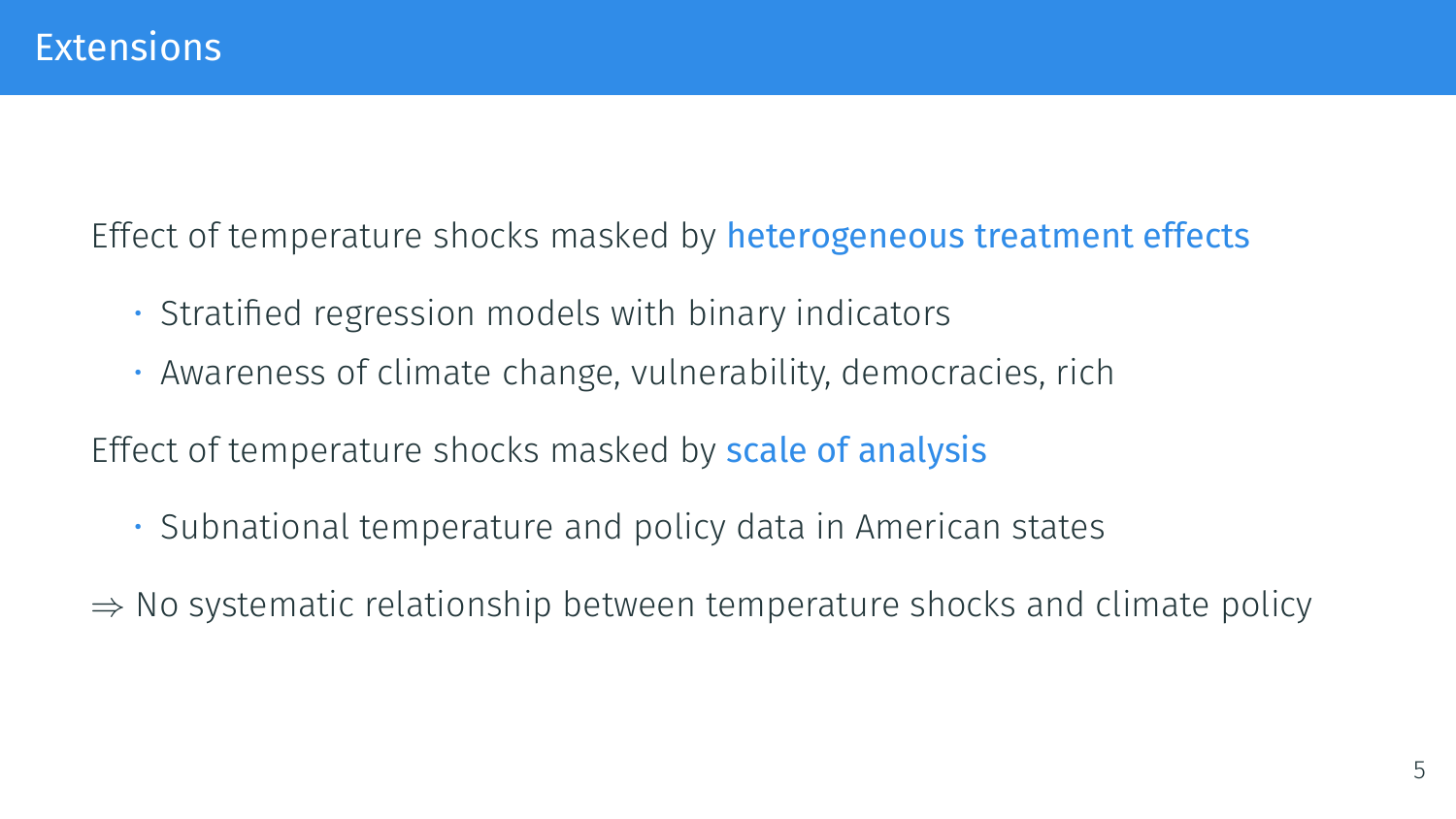## Implications

#### Temperature shocks:

- Affect wide range of economic and social processes
- *→* No impact on government climate policy

Explanations:

- Policy doesn't fully internalize benefits (free-riding)?
- Governments invest in adaptation?
- Boosts to public opinion too fleeting?
- Failure to connect the dots between temperature and climate change?

Current policy trends critically insufficient to manage increasing climate impacts this century